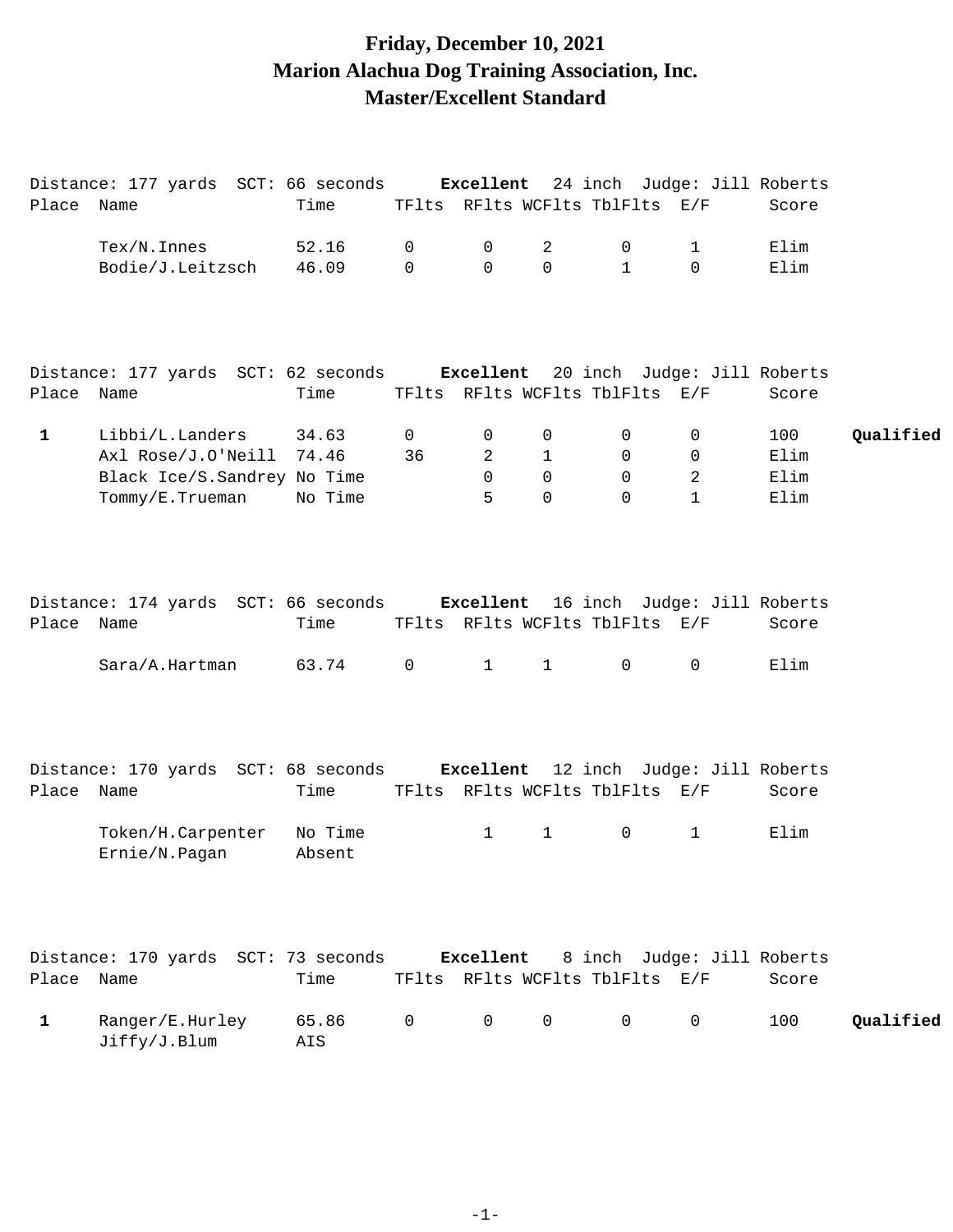Total Number of Dogs Showing: 9 Total Number of Dogs Absent: 1 Total Number of Dogs Withdrawn: 1 Total Number of Dogs Not Scored: 0 Total Number of Qualifiers: 2 Percent Qualified: 22.2%

|              | Distance: 177 yards<br>$\mathtt{SCT}$ : | 66 seconds |       | Master |          | 24 inch Judge: Jill Roberts |     |       |           |
|--------------|-----------------------------------------|------------|-------|--------|----------|-----------------------------|-----|-------|-----------|
| Place        | Name                                    | Time       | TFlts |        |          | RFlts WCFlts TblFlts        | E/F | Score |           |
|              | Reagan/N.DiGiuseppe 42.59               |            |       | 0      | $\Omega$ |                             | 0   | 100   | Qualified |
| $\mathbf{2}$ | Glory/S.Gonchar                         | 47.11      |       | 0      | 0        |                             | 0   | 100   | Qualified |
|              | Rex/V.Bridgham                          | 51.62      |       | 0      | 0        |                             | 0   | 100   | Qualified |
|              | Vira/J.Brettschneid No Time             |            |       |        | $\Omega$ |                             | 2   | Elim  |           |
|              | Rip/H.Horn                              | 40.33      |       |        |          |                             |     | Elim  |           |
|              | Spyder/B.Bates                          | Absent     |       |        |          |                             |     |       |           |
|              |                                         |            |       |        |          |                             |     |       |           |

|              | Distance: 177 yards SCT: 62 seconds |        |             | Master       | 20 inch  |                      |              | Judge: Jill Roberts |           |
|--------------|-------------------------------------|--------|-------------|--------------|----------|----------------------|--------------|---------------------|-----------|
| Place        | Name                                | Time   | TFlts       |              |          | RFlts WCFlts TblFlts | E/F          | Score               |           |
|              |                                     | 36.40  | $\Omega$    |              |          | $\Omega$             | $\mathbf 0$  | 100                 |           |
| 1            | Jet/P.Campbell                      |        |             | 0            | 0        |                      |              |                     | Qualified |
| $\mathbf{2}$ | Red/M.Yenter                        | 39.92  | $\Omega$    | $\Omega$     | 0        | 0                    | $\Omega$     | 100                 | Qualified |
| 3            | D.O.G. / M.Moneque Ba 43.02         |        | $\Omega$    | $\Omega$     | 0        | 0                    | $\mathbf 0$  | 100                 | Qualified |
| 4            | Echo/F.Jones                        | 43.48  | $\Omega$    | $\Omega$     | $\Omega$ | 0                    | $\Omega$     | 100                 | Qualified |
|              | Gia/D.Berry                         | 48.44  | 0           | $\mathbf 1$  | 0        | $\Omega$             | 0            | Elim                |           |
|              | Tony/J.Huqhes                       | 52.40  | $\Omega$    | $\mathbf{1}$ | $\Omega$ | $\mathbf{1}$         | $\mathbf 0$  | Elim                |           |
|              | She-Ra/M.Backstrom                  | 54.30  | 0           | $\Omega$     | 0        | 0                    | 1            | Elim                |           |
|              | Lacy/I.Dauer                        | 41.74  | $\Omega$    | $\Omega$     | 1        | 0                    | $\mathbf{1}$ | Elim                |           |
|              | Sailor/S.Shaw                       | 56.42  | $\Omega$    | 2            | 1        | 0                    | 3            | Elim                |           |
|              | Mackay/K.Fischer-Ha 46.47           |        | $\Omega$    | $\mathbf 1$  | 0        | 0                    | $\mathbf 1$  | Elim                |           |
|              | Harley/D.Philibert                  | 56.28  | 0           | $\mathbf 1$  | 2        | 0                    | 0            | Elim                |           |
|              | Rayce/S.Gonchar                     | 47.28  | $\Omega$    | $\mathbf{1}$ | 0        | $\Omega$             | $\mathbf{1}$ | Elim                |           |
|              | Katie/V.Maloney                     | 38.27  | $\mathbf 0$ | $\Omega$     | 0        | $\Omega$             | 4            | Elim                |           |
|              | Goldie/M.Yenter                     | 43.32  | $\Omega$    | $\mathbf{1}$ | 0        | $\Omega$             | $\mathbf{1}$ | Elim                |           |
|              | Bebop/G.Storm                       | 58.70  | 0           | 2            | 1        | 0                    | 1            | Elim                |           |
|              | Koko/C.Klockenbrink 45.09           |        | 0           | $\mathbf 0$  | 0        | 0                    | $\mathbf 0$  | 100                 | Qualified |
|              | Maverick/J.Messersm 51.32           |        | 0           | $\mathbf 0$  | 0        | 0                    | $\mathbf 0$  | 100                 | Qualified |
|              | Joey/J.Russo                        | 45.20  | 0           | $\mathbf 0$  | 0        | $\Omega$             | $\mathbf 0$  | 100                 | Qualified |
|              | Kaden/C.Kaiser                      | 43.59  | 0           | 0            | 0        | 0                    | $\mathbf 0$  | 100                 | Qualified |
|              | Spring/T.Johnson                    | Absent |             |              |          |                      |              |                     |           |
|              | Gemma/S.Hyde                        | 44.28  | 0           | 0            | 0        | 0                    | 0            | 100                 | Qualified |
|              | Ravyn/F.Jones                       | 43.69  | 0           | $\Omega$     | 0        | 0                    | $\mathbf 0$  | 100                 | Qualified |
|              |                                     |        |             |              |          |                      |              |                     |           |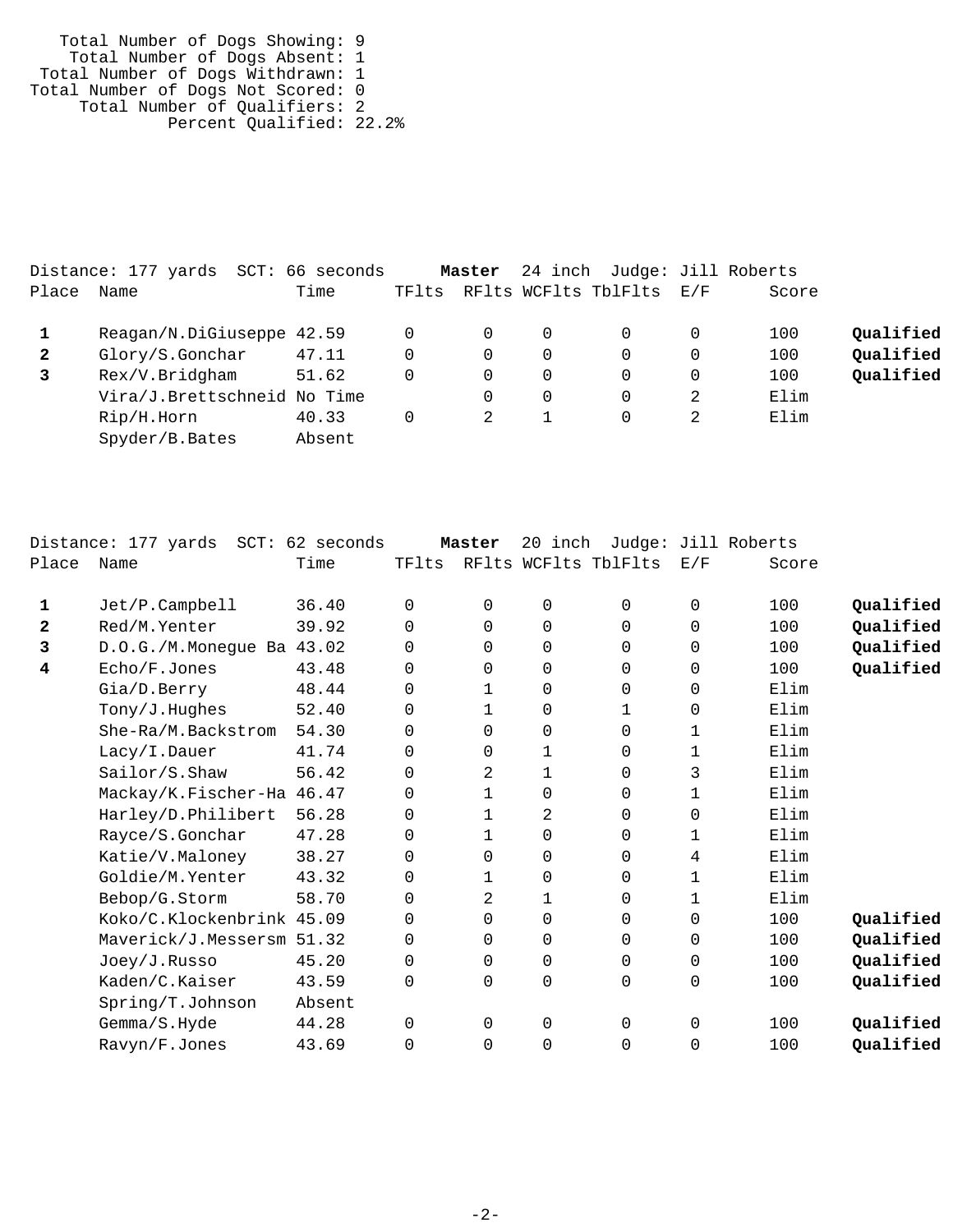|              | Distance: 174 yards SCT: 66 seconds |                  |          | Master   |          | 16 inch Judge: Jill Roberts    |          |       |           |
|--------------|-------------------------------------|------------------|----------|----------|----------|--------------------------------|----------|-------|-----------|
| Place        | Name                                | Time             |          |          |          | TFlts RFlts WCFlts TblFlts E/F |          | Score |           |
|              | Kyze/D.Shevitski                    | 44.47            | 0        | 0        | $\Omega$ |                                | $\Omega$ | 100   | Qualified |
| $\mathbf{2}$ | Charlie Bear/M.Hans 47.02           |                  | $\Omega$ | 0        | 0        | 0                              | 0        | 100   | Qualified |
|              | Genevieve/P.Vojtas 41.02            |                  | 0        | 0        | 0        | $\Omega$                       |          | Elim  |           |
|              | Flyer/A.Goodspeed                   | 43.21            | 0        | $\Omega$ |          | $\Omega$                       | 0        | Elim  |           |
|              | Grape/B.Thomas<br>Trudy/B.Jordan    | Absent<br>Absent |          |          |          |                                |          |       |           |

|              | Distance: 170 yards       | SCT: 68 seconds |          | Master         |          | 12 inch Judge: Jill Roberts |          |       |           |
|--------------|---------------------------|-----------------|----------|----------------|----------|-----------------------------|----------|-------|-----------|
| Place        | Name                      | Time            | TFlts    |                |          | RFlts WCFlts TblFlts        | E/F      | Score |           |
|              | Madeleine/P.Vojtas 35.37  |                 | $\Omega$ | $\overline{0}$ | $\Omega$ | $\Omega$                    |          | 100   | Qualified |
| $\mathbf{2}$ | Wheeler/M.Daigle-Wa 43.15 |                 | $\Omega$ | $\Omega$       | $\Omega$ | $\Omega$                    |          | 100   | Qualified |
|              | Louise/D.Hebert           | 44.62           | $\Omega$ | $\Omega$       | $\Omega$ | $\Omega$                    | $\Omega$ | 100   | Qualified |
| 4            | Spurrier/J.Martin         | 59.34           | $\Omega$ | $\Omega$       | $\Omega$ |                             | $\Omega$ | 100   | Qualified |

|                         | Distance: 170 yards SCT: 73 seconds   |         |                                            | <b>Master</b> 8 inch Judge: Jill Roberts |                |       |           |
|-------------------------|---------------------------------------|---------|--------------------------------------------|------------------------------------------|----------------|-------|-----------|
| Place Name              |                                       | Time    |                                            | TFlts RFlts WCFlts TblFlts E/F           |                | Score |           |
|                         | $Winstein/T.Crumpler$ 43.76 0 0 0 0 0 |         |                                            |                                          |                | 100   | Oualified |
| $\overline{\mathbf{2}}$ | Diva/L.Saputo                         | 50.45 0 | $\begin{array}{ccc} & & & 0 & \end{array}$ | $\overline{0}$                           | $\overline{0}$ | 100   | Oualified |

 Total Number of Dogs Showing: 36 Total Number of Dogs Absent: 4 Total Number of Dogs Withdrawn: 0 Total Number of Dogs Not Scored: 0 Total Number of Qualifiers: 21 Percent Qualified: 58.3%

|              | Distance: 177 yards SCT: 71 seconds |                     |  | <b>Excellent Pref</b> 20 inch Judge: Jill Roberts |       |           |
|--------------|-------------------------------------|---------------------|--|---------------------------------------------------|-------|-----------|
| Place Name   |                                     | Time                |  | TFlts RFlts WCFlts TblFlts E/F                    | Score |           |
| $\mathbf{1}$ | Guinness/S.Marr                     | 51.75 0 0 0 0 0 100 |  |                                                   |       | Qualified |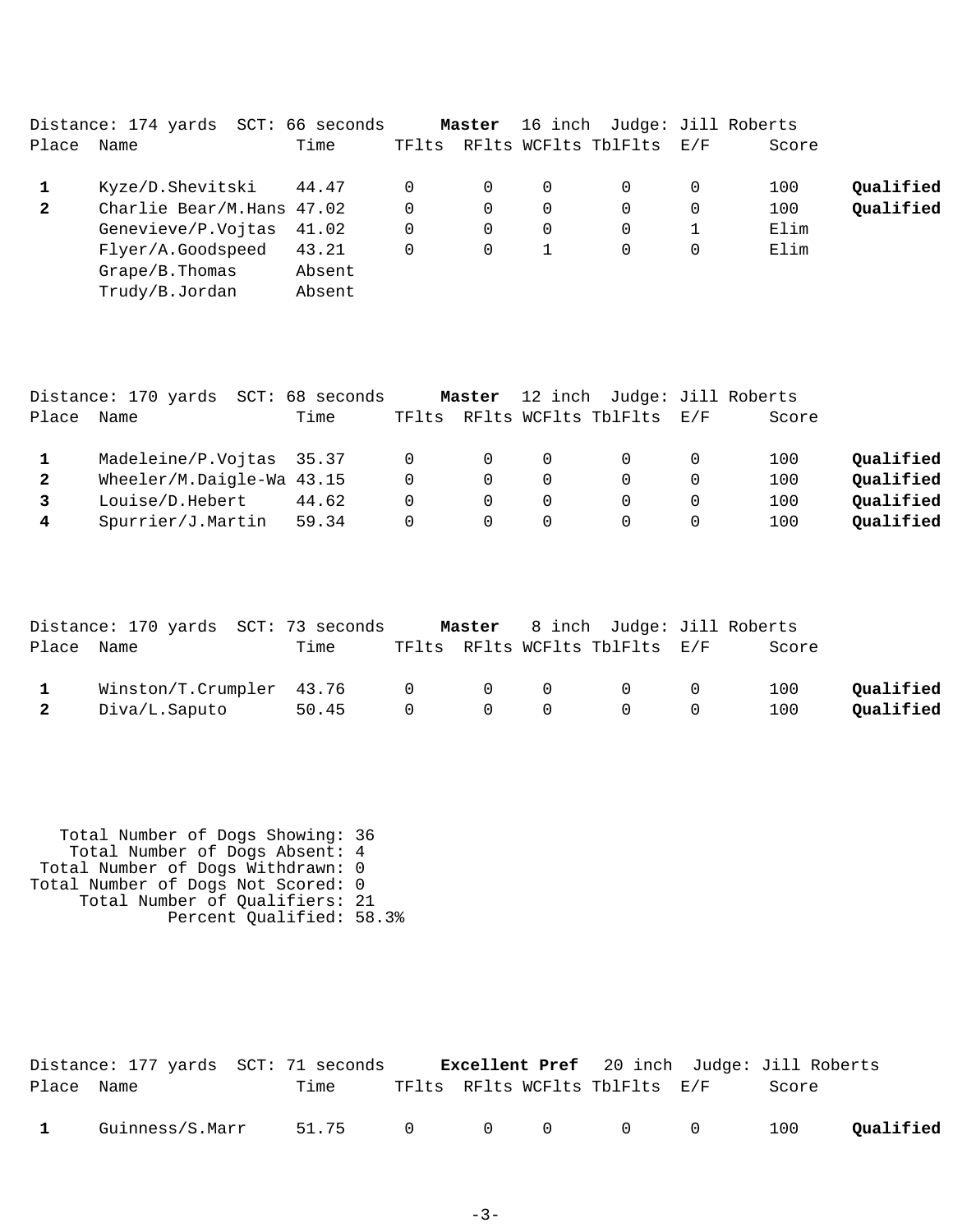|            | Distance: 177 yards SCT: 67 seconds Excellent Pref 16 inch Judge: Jill Roberts |         |   |                                   |              |                                |   |                                                           |
|------------|--------------------------------------------------------------------------------|---------|---|-----------------------------------|--------------|--------------------------------|---|-----------------------------------------------------------|
| Place Name |                                                                                | Time    |   |                                   |              | TFlts RFlts WCFlts TblFlts E/F |   | Score                                                     |
|            | Sage/D.Hogan                                                                   | No Time |   | $\overline{4}$                    | $\mathbf 0$  | $\mathbf 0$                    | 1 | Elim                                                      |
| Place Name | Distance: 170 yards SCT: 78 seconds                                            | Time    |   |                                   |              | TFlts RFlts WCFlts TblFlts E/F |   | <b>Excellent Pref</b> 4 inch Judge: Jill Roberts<br>Score |
|            | Vada/B.Stewart                                                                 | 50.86   | 0 | $\overline{2}$ and $\overline{2}$ | $\mathbf{1}$ | $\mathbf 0$                    | 3 | Elim                                                      |
|            |                                                                                |         |   |                                   |              |                                |   |                                                           |

 Total Number of Dogs Showing: 3 Total Number of Dogs Absent: 0 Total Number of Dogs Withdrawn: 0 Total Number of Dogs Not Scored: 0 Total Number of Qualifiers: 1 Percent Qualified: 33.3%

|            | Distance: 177 yards SCT: 71 seconds |        |                   |                                        |          |                                | Master Pref 20 inch Judge: Jill Roberts |           |
|------------|-------------------------------------|--------|-------------------|----------------------------------------|----------|--------------------------------|-----------------------------------------|-----------|
| Place Name |                                     | Time   |                   |                                        |          | TFlts RFlts WCFlts TblFlts E/F | Score                                   |           |
|            |                                     |        |                   |                                        |          |                                | 100                                     | Qualified |
|            | Bazinga/S.Kirkpatri 69.75           |        |                   | $\begin{array}{ccc} 0 & 2 \end{array}$ | $\Omega$ | $\overline{0}$                 | Elim                                    |           |
|            | Lexi/M.Timken                       | 42.40  | $0 \qquad \qquad$ | $\overline{0}$                         | $\Omega$ | $\overline{0}$                 | Elim                                    |           |
|            | Jolie-Ko/M.Spence                   | Absent |                   |                                        |          |                                |                                         |           |

|       | Distance: 177 yards SCT: 67 seconds |       |          | Master Pref |          |                                | 16 inch Judge: Jill Roberts |           |
|-------|-------------------------------------|-------|----------|-------------|----------|--------------------------------|-----------------------------|-----------|
| Place | Name                                | Time  |          |             |          | TFlts RFlts WCFlts TblFlts E/F | Score                       |           |
|       | Greta/M.Smith                       | 44.16 | $\Omega$ |             | $\Omega$ |                                | 100                         | Qualified |
|       | Hope/S.Rosensteel                   | 60.71 | 0        | 0           | $\Omega$ |                                | Elim                        |           |
|       | Bindy/L.Grgurich                    | 49.27 | 0        | $\Omega$    | $\Omega$ |                                | Elim                        |           |
|       | Nemes/D.Doll-Kiefer 60.69           |       | $\Omega$ |             |          |                                | Elim                        |           |
|       | Gypsy Rose/S.Goncha No Time         |       |          |             |          |                                | Elim                        |           |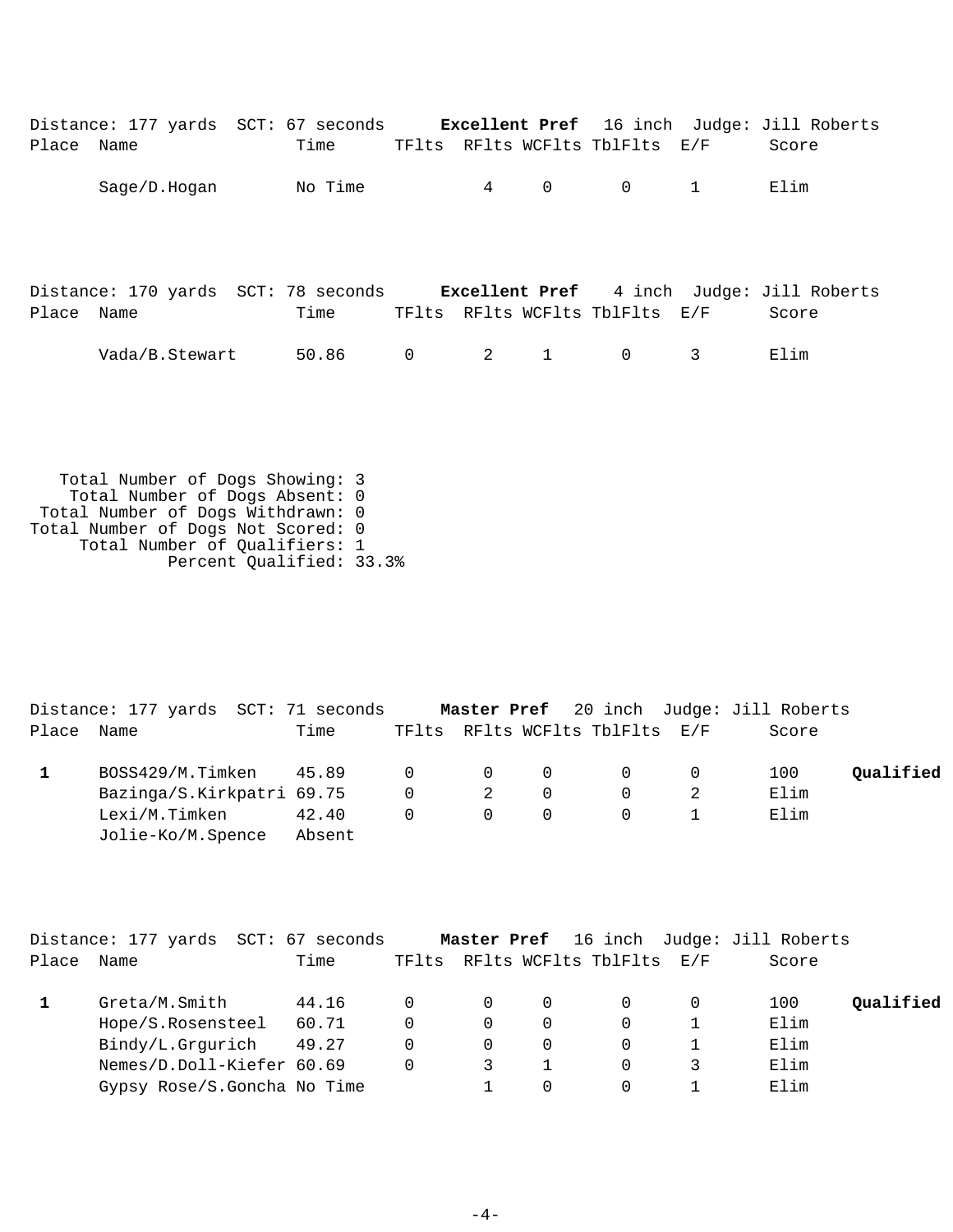|            | Distance: 174 yards SCT: 71 seconds |             |                |              |             |                                |          | <b>Master Pref</b> 12 inch Judge: Jill Roberts |           |
|------------|-------------------------------------|-------------|----------------|--------------|-------------|--------------------------------|----------|------------------------------------------------|-----------|
| Place Name |                                     | Time        |                |              |             | TFlts RFlts WCFlts TblFlts E/F |          | Score                                          |           |
|            | Stella/J.Salemi                     | 39.91 0 0 0 |                |              |             | $\overline{0}$                 | - 0      | 100                                            | Oualified |
|            | Victoria/M.Hissam                   | 59.96       | $\overline{0}$ | $\mathbf{1}$ | $\Omega$    | $\Omega$                       | $\Omega$ | Elim                                           |           |
|            | Frankie/M.Hansen                    | No Time     |                |              | $1 \quad 1$ | $\Omega$                       |          | Elim                                           |           |
|            |                                     |             |                |              |             |                                |          |                                                |           |
|            |                                     |             |                |              |             |                                |          |                                                |           |

|              | Distance: 170 yards SCT: 73 seconds              |                                |  | <b>Master Pref</b> 8 inch Judge: Jill Roberts |           |
|--------------|--------------------------------------------------|--------------------------------|--|-----------------------------------------------|-----------|
| Place Name   | Time                                             | TFlts RFlts WCFlts TblFlts E/F |  | Score                                         |           |
| $\mathbf{1}$ | Opie/L.Budnick    41.24    0    0    0    0    0 |                                |  | 100                                           | Qualified |

 Total Number of Dogs Showing: 12 Total Number of Dogs Absent: 1 Total Number of Dogs Withdrawn: 0 Total Number of Dogs Not Scored: 0 Total Number of Qualifiers: 4 Percent Qualified: 33.3%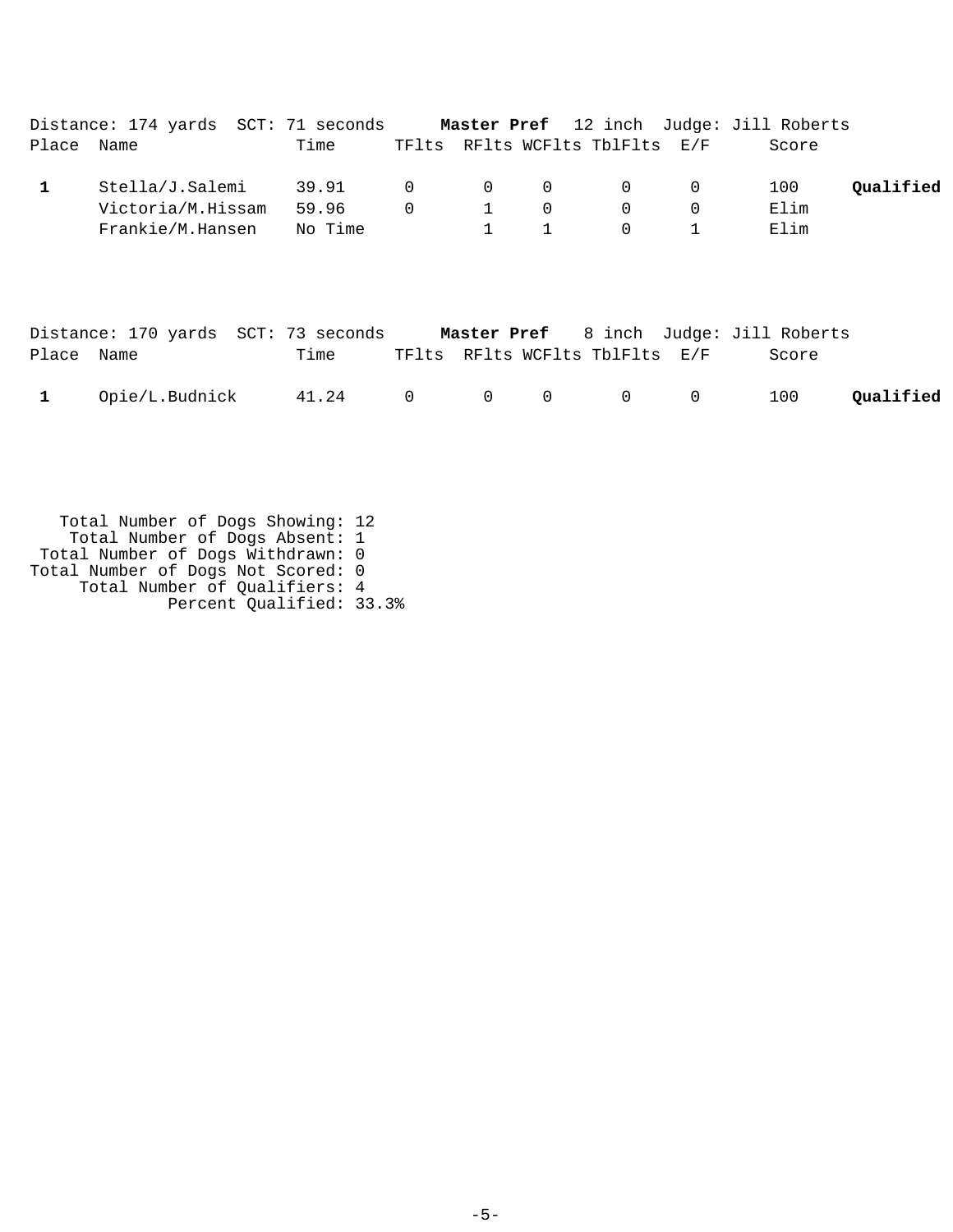### **Friday, December 10, 2021 Marion Alachua Dog Training Association, Inc. Open Standard**

|                             | Distance: 153 yards SCT: 63 seconds                                                                                            |                                                                    |                                   | Open                                                      |                                                   |                                                               |                                          | 24 inch Choice Judge: Jill Roberts |                                                  |
|-----------------------------|--------------------------------------------------------------------------------------------------------------------------------|--------------------------------------------------------------------|-----------------------------------|-----------------------------------------------------------|---------------------------------------------------|---------------------------------------------------------------|------------------------------------------|------------------------------------|--------------------------------------------------|
| Place Name                  |                                                                                                                                | Time                                                               |                                   |                                                           |                                                   | TFlts RFlts WCFlts TblFlts E/F                                |                                          | Score                              |                                                  |
|                             | Oscar/M.Cranford                                                                                                               | 53.26                                                              | 0                                 | $\mathbf{1}$                                              | $\mathsf{O}$                                      | $\mathbf 0$                                                   | $\mathbf{1}$                             | Elim                               |                                                  |
|                             | Distance: 153 yards SCT: 63 seconds                                                                                            |                                                                    |                                   | Open                                                      |                                                   | 20 inch Judge: Jill Roberts                                   |                                          |                                    |                                                  |
| Place Name                  |                                                                                                                                | Time                                                               |                                   |                                                           |                                                   | TFlts RFlts WCFlts TblFlts E/F                                |                                          | Score                              |                                                  |
| $\mathbf{1}$                | Fionn/C.Bester<br>Boom Boom/J.Hughes<br>Atlas/M.Welch<br>Looxx/J.Hamilton<br>Daisy/T.Aunapu<br>Della/C.Pelz<br>Willow/C.Shreve | 50.36<br>No Time<br>No Time<br>49.02<br>Absent<br>Absent<br>Absent | $\mathbf 0$<br>0                  | $\mathbf 0$<br>4<br>3<br>$\Omega$                         | 0<br>$\mathbf{1}$<br>$\mathbf 0$<br>$\mathbf 0$   | 0<br>0<br>$\Omega$<br>$\Omega$                                | 0<br>4<br>$\overline{2}$<br>$\mathbf{1}$ | 100<br>Elim<br>Elim<br>Elim        | Qualified                                        |
| Place Name                  | Distance: 151 yards SCT: 65 seconds                                                                                            | Time                                                               |                                   | Open                                                      |                                                   | 16 inch Judge: Jill Roberts<br>TFlts RFlts WCFlts TblFlts E/F |                                          | Score                              |                                                  |
|                             | Ghost/S.Madison                                                                                                                | No Time                                                            |                                   | $\mathbf{1}$                                              | 0                                                 | 0                                                             | $\mathbf{1}$                             | Elim                               |                                                  |
| Place Name                  | Distance: 149 yards SCT: 68 seconds                                                                                            | Time                                                               |                                   | Open                                                      |                                                   | 12 inch Judge: Jill Roberts<br>TFlts RFlts WCFlts TblFlts E/F |                                          | Score                              |                                                  |
| 1<br>$\mathbf{2}$<br>3<br>4 | Blu/N.Olimpo<br>Lucas/P.Miller<br>Ben/M.Miller<br>Snap/J.Martin                                                                | 55.68<br>66.74<br>70.07<br>65.44                                   | 0<br>$\mathbf 0$<br>4<br>$\Omega$ | $\mathbf 0$<br>$\mathbf 0$<br>$\mathbf 0$<br>$\mathbf{1}$ | 0<br>$\mathbf 0$<br>$\mathbf 0$<br>$\overline{0}$ | 0<br>0<br>0<br>$\Omega$                                       | 0<br>0<br>0<br>$\Omega$                  | 100<br>100<br>96<br>95             | Qualified<br>Qualified<br>Qualified<br>Qualified |
|                             |                                                                                                                                |                                                                    |                                   |                                                           |                                                   |                                                               |                                          |                                    |                                                  |

 Total Number of Dogs Showing: 10 Total Number of Dogs Absent: 3 Total Number of Dogs Withdrawn: 0 Total Number of Dogs Not Scored: 0 Total Number of Qualifiers: 5 Percent Qualified: 50.0%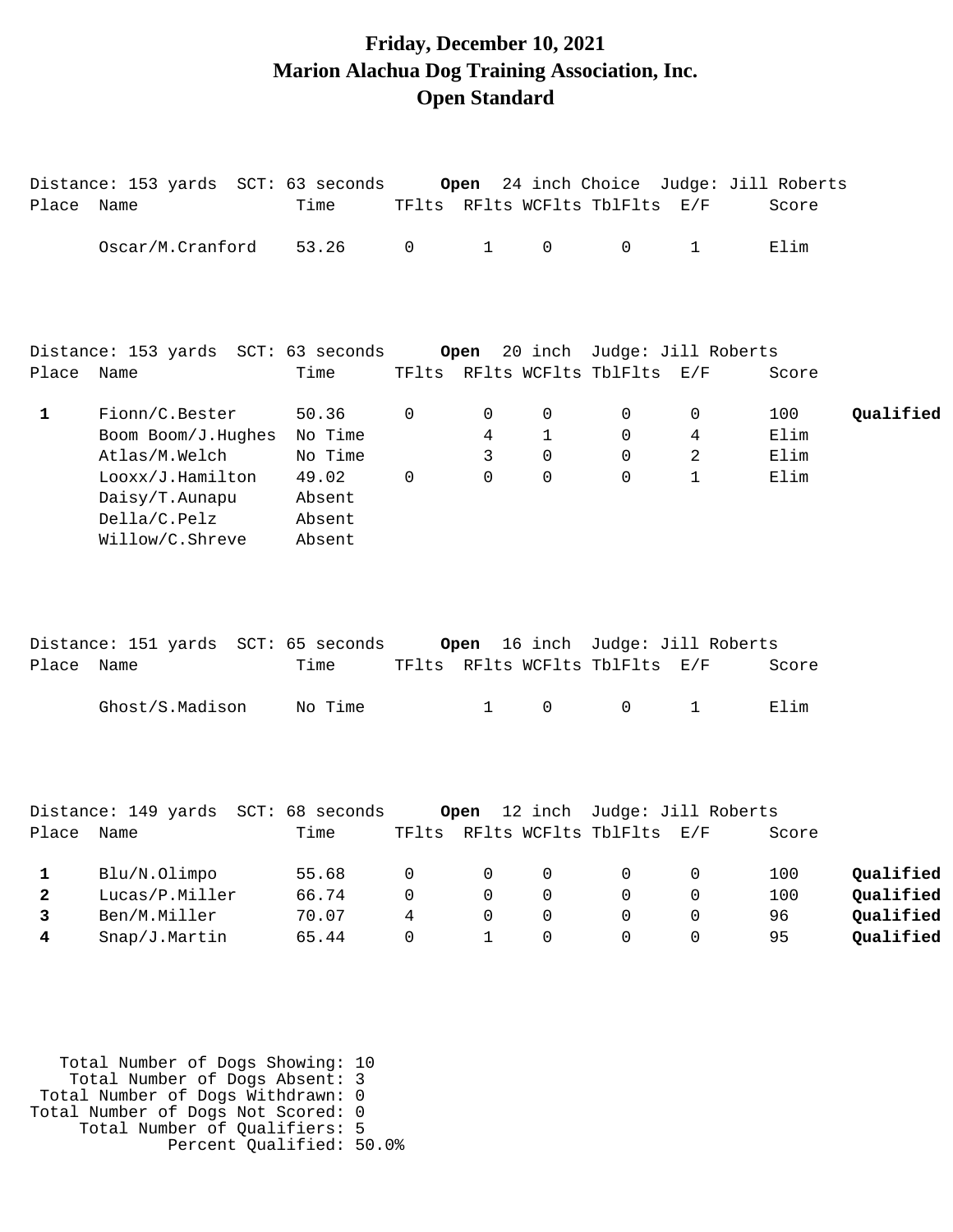| Distance: 153 yards SCT: 68 seconds |      |                                | Open Pref 16 inch Judge: Jill Roberts |       |
|-------------------------------------|------|--------------------------------|---------------------------------------|-------|
| Place Name                          | Time | TFlts RFlts WCFlts TblFlts E/F |                                       | Score |

 Libby/T.Hawks 82.08 28 3 0 0 3 Elim Journey/S.Simon Absent

 Total Number of Dogs Showing: 1 Total Number of Dogs Absent: 1 Total Number of Dogs Withdrawn: 0 Total Number of Dogs Not Scored: 0 Total Number of Qualifiers: 0 Percent Qualified: 0.0%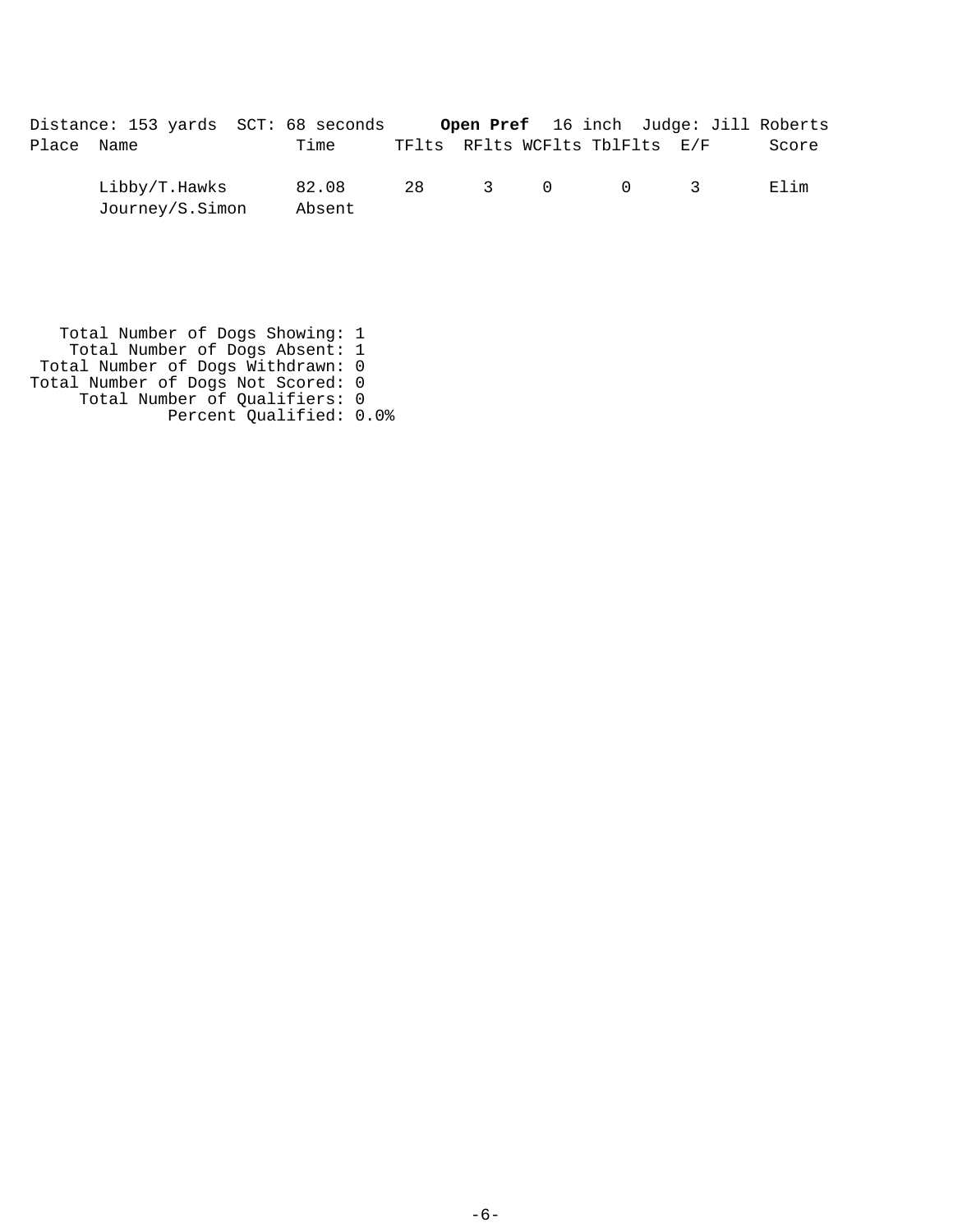# **Friday, December 10, 2021 Marion Alachua Dog Training Association, Inc. Novice Standard**

|            | Distance: 133 yards  SCT: 65 seconds                                     |                 |             | <b>Novice B</b> 24 inch Judge: Jill Roberts |                            |              |                  |              |           |
|------------|--------------------------------------------------------------------------|-----------------|-------------|---------------------------------------------|----------------------------|--------------|------------------|--------------|-----------|
| Place Name |                                                                          | Time            |             | TFlts RFlts WCFlts TblFlts E/F              |                            |              |                  | Score        |           |
|            | Elle/A.Viner                                                             | No Time         |             | 1                                           | 0                          | $\mathbf{1}$ | 4                | Elim         |           |
|            | Emmitt/J.Poulton                                                         | 63.95           | $\mathbf 0$ | 2                                           | $\Omega$                   | $\Omega$     | $\mathbf{3}$     | Elim         |           |
|            | Distance: 133 yards SCT: 64 seconds Novice B 20 inch Judge: Jill Roberts |                 |             |                                             |                            |              |                  |              |           |
| Place Name |                                                                          | Time            |             | TFlts RFlts WCFlts TblFlts E/F              |                            |              |                  | Score        |           |
|            | NV/J.Hughes                                                              | 84.59           | 20          | $\mathbf{1}$                                | 0                          | 0            | 0                | 75           |           |
|            | Kiwi/B.Green                                                             | 69.24           | 5           | $\mathbf{1}$                                | $\mathbf{1}$               | $\Omega$     | $\mathbf{1}$     | Elim         |           |
| Place Name | Distance: 131 yards SCT: 66 seconds Novice B 16 inch Judge: Jill Roberts | Time            |             | TFlts RFlts WCFlts TblFlts E/F              |                            |              |                  | Score        |           |
|            |                                                                          |                 |             |                                             |                            |              |                  |              |           |
|            | Pete/C.Dostal<br>Maverick/M.Daigle-W No Time                             | No Time         |             | 3<br>2                                      | $\mathbf 1$<br>$\mathbf 0$ | 0<br>0       | 2<br>$\mathbf 1$ | Elim<br>Elim |           |
|            | Abby/B.Bates                                                             | No Time         |             | 4                                           | $\mathbf{1}$               | $\Omega$     | 2                | Elim         |           |
| Place Name | Distance: 129 yards SCT: 70 seconds Novice B 12 inch Judge: Jill Roberts | Time            |             | TFlts RFlts WCFlts TblFlts E/F              |                            |              |                  | Score        |           |
| 1          | Frosty/R.Saputo<br>Perri/S.Madison                                       | 75.90<br>Absent | 5           | $\overline{0}$                              | $\mathsf{O}\xspace$        | $\mathsf{O}$ | 0                | 95           | Qualified |
| Place Name | Distance: 129 yards SCT: 75 seconds Novice B 8 inch Judge: Jill Roberts  | Time            |             | TFlts RFlts WCFlts TblFlts E/F              |                            |              |                  | Score        |           |
|            | Piper/L.Budnick                                                          | 47.54           | 0           | $\mathsf{O}$                                | $\mathbf{1}$               | $\mathbf{1}$ | 3                | Elim         |           |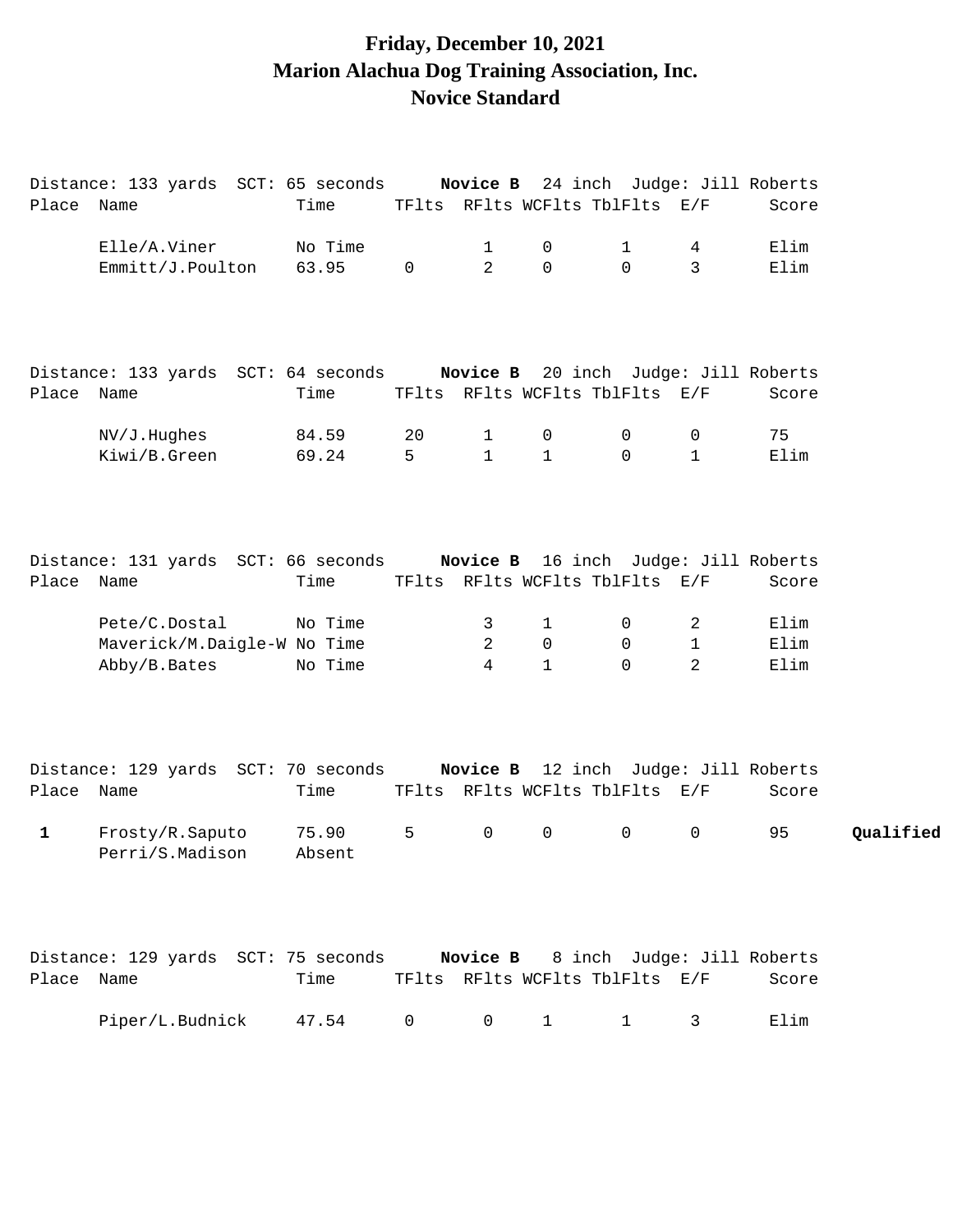Total Number of Dogs Showing: 9 Total Number of Dogs Absent: 1 Total Number of Dogs Withdrawn: 0 Total Number of Dogs Not Scored: 0 Total Number of Qualifiers: 1 Percent Qualified: 11.1%

|            | Distance: 133 yards SCT: 70 seconds |         |  |                                     |                                | Novice Pref 20 inch Judge: Jill Roberts |           |
|------------|-------------------------------------|---------|--|-------------------------------------|--------------------------------|-----------------------------------------|-----------|
| Place Name |                                     | Time    |  |                                     | TFlts RFlts WCFlts TblFlts E/F | Score                                   |           |
|            | JR/C.Klockenbrink 36.80 0 0 0 0 0 0 |         |  |                                     |                                | 100                                     | Qualified |
|            | Livvie/A.Viner                      | No Time |  | $\begin{matrix} 0 & 0 \end{matrix}$ | $\overline{0}$                 | Elim                                    |           |

Distance: 131 yards SCT: 71 seconds **Novice Pref** 12 inch Judge: Jill Roberts Place Name Time TFlts RFlts WCFlts TblFlts E/F Score

Rebel/J.Gorbas Absent

|            | Distance: 129 yards SCT: 80 seconds |      |  |                                | <b>Novice Pref</b> 4 inch Judge: Jill Roberts |           |
|------------|-------------------------------------|------|--|--------------------------------|-----------------------------------------------|-----------|
| Place Name |                                     | Time |  | TFlts RFlts WCFlts TblFlts E/F | Score                                         |           |
|            | Monroe/K.Seltzer, D 50.56 0 0 0 1 0 |      |  |                                | 95                                            | Qualified |

 Total Number of Dogs Showing: 3 Total Number of Dogs Absent: 1 Total Number of Dogs Withdrawn: 0 Total Number of Dogs Not Scored: 0 Total Number of Qualifiers: 2 Percent Qualified: 66.7%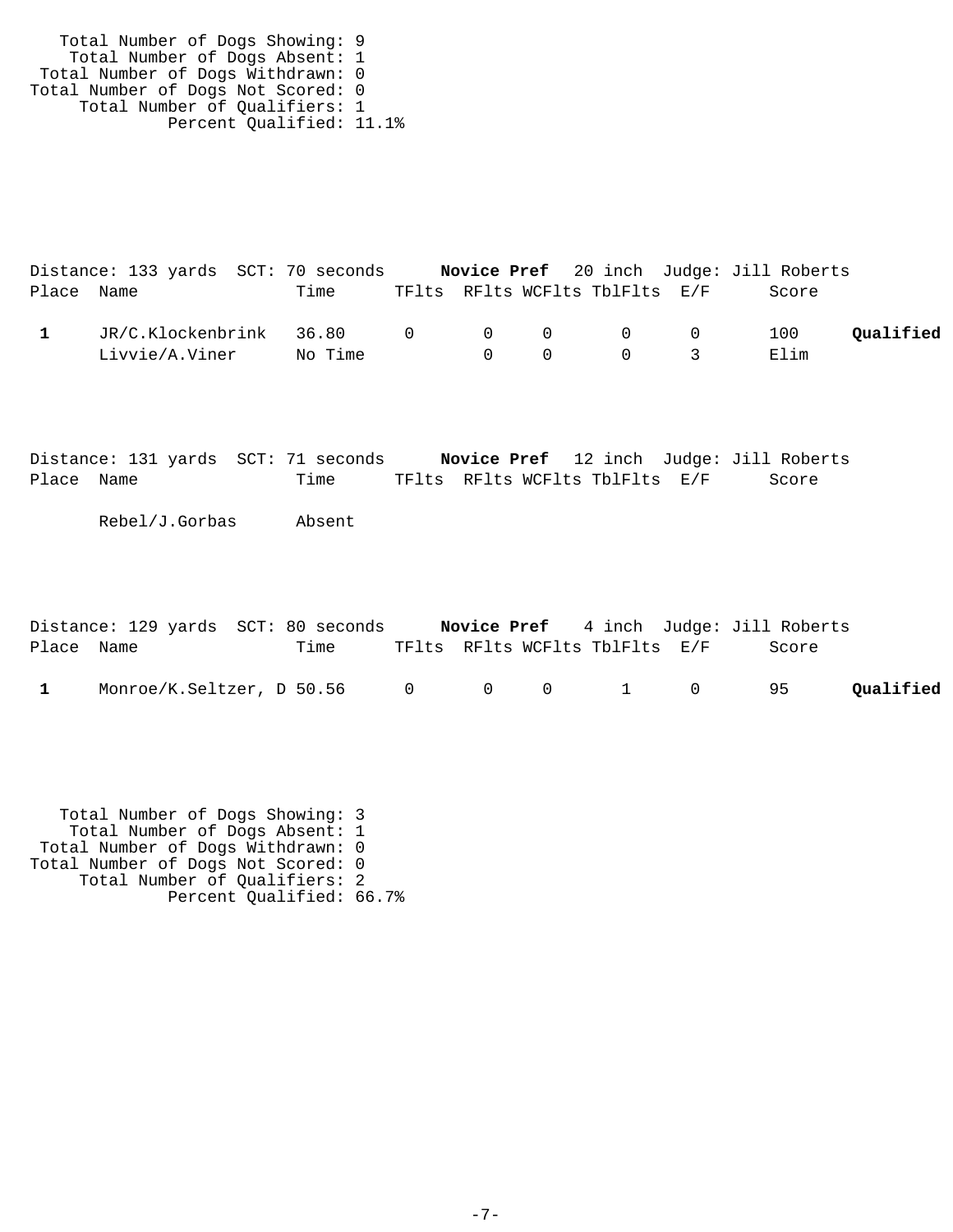### **Friday, December 10, 2021 Marion Alachua Dog Training Association, Inc. Master/Excellent JWW**

Distance: 171 yards SCT: 48 seconds **Excellent** 24 inch Judge: Jill Roberts Place Name Time TFlts RFlts WCFlts TblFlts E/F Score

| $\mathbf{1}$                                                | Tex/N. Innes<br>Bodie/J.Leitzsch                                                                                                                                                                          | 33.37<br>30.84          | 0<br>$\Omega$                  | 0<br>$\Omega$                            | 0<br>$\Omega$                               | $\mathbf 0$<br>$\Omega$                                      | 0<br>$\mathbf{1}$                                        | 100<br>Elim              | Qualified                                        |
|-------------------------------------------------------------|-----------------------------------------------------------------------------------------------------------------------------------------------------------------------------------------------------------|-------------------------|--------------------------------|------------------------------------------|---------------------------------------------|--------------------------------------------------------------|----------------------------------------------------------|--------------------------|--------------------------------------------------|
| Place Name                                                  | Distance: 162 yards SCT: 50 seconds Excellent 12 inch Judge: Jill Roberts                                                                                                                                 | Time                    |                                |                                          |                                             | TFlts RFlts WCFlts TblFlts E/F                               |                                                          | Score                    |                                                  |
| $\mathbf{1}$                                                | Token/H.Carpenter                                                                                                                                                                                         | 43.57                   | $\mathsf{O}$                   | $\mathsf{O}$                             | $\mathsf{O}$                                | 0                                                            | 0                                                        | 100                      | Qualified                                        |
| Place Name                                                  | Distance: 162 yards SCT: 53 seconds Excellent                                                                                                                                                             | Time                    |                                |                                          |                                             | 8 inch Judge: Jill Roberts<br>TFlts RFlts WCFlts TblFlts E/F |                                                          | Score                    |                                                  |
|                                                             | Ranger/E.Hurley<br>Jiffy/J.Blum                                                                                                                                                                           | 61.01<br>AIS            | 24                             | $\mathsf{O}$                             | $\mathsf{O}$                                | 0                                                            | $\mathbf 0$                                              | 76                       |                                                  |
|                                                             | Total Number of Dogs Showing: 4<br>Total Number of Dogs Absent: 0<br>Total Number of Dogs Withdrawn: 1<br>Total Number of Dogs Not Scored: 0<br>Total Number of Qualifiers: 2<br>Percent Qualified: 50.0% |                         |                                |                                          |                                             |                                                              |                                                          |                          |                                                  |
| Place Name                                                  | Distance: 171 yards SCT: 48 seconds                                                                                                                                                                       | Time                    |                                | Master                                   |                                             | 24 inch Judge: Jill Roberts<br>TFlts RFlts WCFlts TblFlts    | E/F                                                      | Score                    |                                                  |
| $\mathbf 1$<br>$\mathbf{2}$<br>3<br>$\overline{\mathbf{4}}$ | Rip/H.Horn<br>Reagan/N.DiGiuseppe 30.82<br>Glory/S.Gonchar<br>Rex/V.Bridgham                                                                                                                              | 30.33<br>39.87<br>43.92 | 0<br>0<br>$\Omega$<br>$\Omega$ | 0<br>$\mathbf 0$<br>$\Omega$<br>$\Omega$ | 0<br>$\mathbf 0$<br>$\mathbf 0$<br>$\Omega$ | $\Omega$<br>$\mathbf 0$<br>$\mathbf 0$<br>$\Omega$           | $\mathbf 0$<br>$\mathbf 0$<br>$\mathbf 0$<br>$\mathbf 0$ | 100<br>100<br>100<br>100 | Qualified<br>Qualified<br>Qualified<br>Qualified |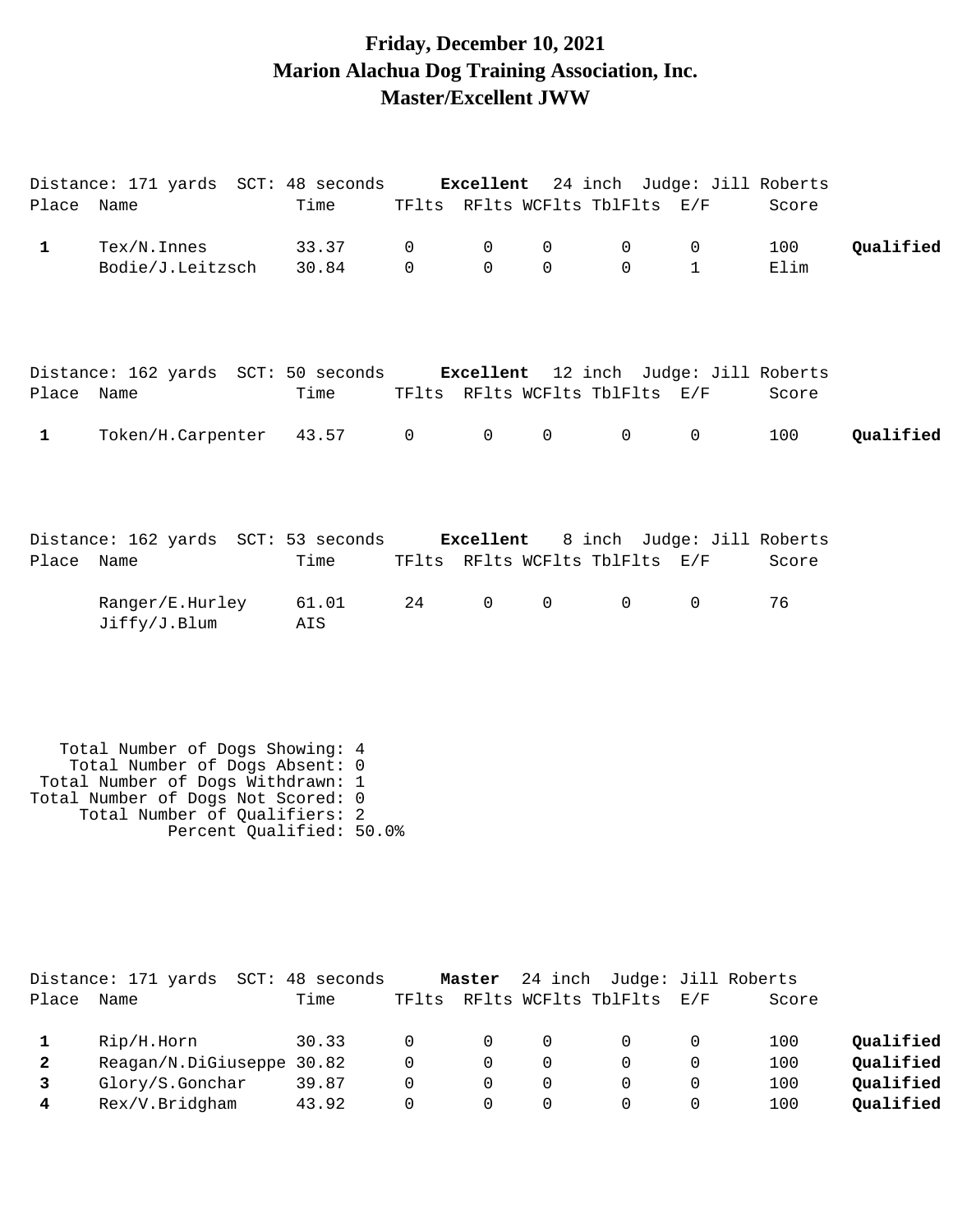| Vira/J.Brettschneid 36.61 |        |  |  | Elim |
|---------------------------|--------|--|--|------|
| Spyder/B.Bates            | Absent |  |  |      |

|              | Distance: 171 yards SCT: 46 seconds |         |          | Master         | 20 inch     |                      |             | Judge: Jill Roberts |           |
|--------------|-------------------------------------|---------|----------|----------------|-------------|----------------------|-------------|---------------------|-----------|
| Place        | Name                                | Time    | TFlts    |                |             | RFlts WCFlts TblFlts | E/F         | Score               |           |
| 1            | Libbi/L.Landers                     | 26.16   | 0        | 0              | $\mathbf 0$ | $\Omega$             | 0           | 100                 | Qualified |
| $\mathbf{z}$ | Jet/P.Campbell                      | 26.83   | 0        | 0              | 0           | $\Omega$             | 0           | 100                 | Qualified |
| 3            | D.O.G./M.Monegue Ba 30.19           |         | $\Omega$ | $\Omega$       | $\mathbf 0$ | $\Omega$             | $\Omega$    | 100                 | Qualified |
| 4            | Ravyn/F.Jones                       | 31.53   | 0        | $\Omega$       | $\Omega$    | $\Omega$             | $\Omega$    | 100                 | Qualified |
|              | Red/M.Yenter                        | No Time |          | 0              | $\mathbf 0$ | $\mathbf 0$          | 2           | Elim                |           |
|              | Gia/D.Berry                         | No Time |          | $\mathbf{1}$   | 0           | $\mathbf 0$          | 2           | Elim                |           |
|              | Axl Rose/J.O'Neill                  | 61.42   | 45       | $\mathbf{1}$   | 0           | $\Omega$             | 1           | Elim                |           |
|              | Koko/C.Klockenbrink 36.68           |         | 0        | $\mathbf{1}$   | 0           | $\Omega$             | 1           | Elim                |           |
|              | Tony/J.Huqhes                       | 38.28   | 0        | 1              | $\mathbf 0$ | $\Omega$             | 1           | Elim                |           |
|              | Kaden/C.Kaiser                      | 28.72   | 0        | $\mathbf{1}$   | 0           | $\Omega$             | $\Omega$    | Elim                |           |
|              | She-Ra/M.Backstrom                  | 39.13   | 0        | 1              | 0           | 0                    | 0           | Elim                |           |
|              | Lacy/I.Dauer                        | 31.08   | 0        | $\Omega$       | 1           | $\Omega$             | 1           | Elim                |           |
|              | Sailor/S.Shaw                       | 35.52   | 0        | $\Omega$       | 0           | $\Omega$             | 2           | Elim                |           |
|              | Mackay/K.Fischer-Ha 32.21           |         | 0        | $\mathbf{1}$   | 1           | $\Omega$             | 1           | Elim                |           |
|              | Katie/V.Maloney                     | No Time |          | $\mathbf 1$    | $\mathbf 1$ | $\Omega$             | 4           | Elim                |           |
|              | Bebop/G.Storm                       | 39.61   | 0        | 1              | 1           | 0                    | 1           | Elim                |           |
|              | Echo/F.Jones                        | 34.38   | 0        | $\Omega$       | $\mathbf 0$ | $\Omega$             | $\Omega$    | 100                 | Qualified |
|              | Maverick/J.Messersm 35.68           |         | 0        | $\Omega$       | 0           | $\Omega$             | $\mathbf 0$ | 100                 | Qualified |
|              | Joey/J.Russo                        | 34.13   | 0        | $\overline{0}$ | 0           | $\Omega$             | $\mathbf 0$ | 100                 | Qualified |
|              | Spring/T.Johnson                    | Absent  |          |                |             |                      |             |                     |           |
|              | Gemma/S.Hyde                        | 33.42   | 0        | 0              | 0           | 0                    | 0           | 100                 | Qualified |
|              | Harley/D.Philibert                  | 35.81   | 0        | $\Omega$       | $\mathbf 0$ | $\Omega$             | $\Omega$    | 100                 | Qualified |
|              | Rayce/S.Gonchar                     | 35.20   | 0        | $\Omega$       | $\mathbf 0$ | $\Omega$             | $\Omega$    | 100                 | Qualified |
|              | Goldie/M.Yenter                     | 34.90   | 0        | $\Omega$       | 0           | $\Omega$             | $\mathbf 0$ | 100                 | Qualified |

|              | Distance: 167 yards       | SCT: 48 seconds |       | Master |             | 16 inch Judge: Jill Roberts |     |       |           |
|--------------|---------------------------|-----------------|-------|--------|-------------|-----------------------------|-----|-------|-----------|
| Place        | Name                      | Time            | TFlts |        |             | RFlts WCFlts TblFlts        | E/F | Score |           |
|              | Genevieve/P.Vojtas 28.81  |                 |       | 0      | 0           | $\Omega$                    |     | 100   | Qualified |
| $\mathbf{2}$ | Charlie Bear/M.Hans 31.46 |                 |       | 0      | 0           | $\overline{0}$              | 0   | 100   | Qualified |
|              | Flyer/A.Goodspeed         | 24.55           | 0     | 0      | $\mathbf 0$ | $\overline{0}$              |     | Elim  |           |
|              | Kyze/D.Shevitski          | 39.39           |       |        | 0           | $\Omega$                    | 0   | Elim  |           |
|              | $Grape/B$ . Thomas        | Absent          |       |        |             |                             |     |       |           |
|              | Trudy/B.Jordan            | Absent          |       |        |             |                             |     |       |           |
|              |                           |                 |       |        |             |                             |     |       |           |

|            | Distance: 162 yards  SCT: 50 seconds |      |          |                | <b>Master</b> 12 inch Judge: Jill Roberts |       |           |
|------------|--------------------------------------|------|----------|----------------|-------------------------------------------|-------|-----------|
| Place Name |                                      | Time |          |                | TFlts RFlts WCFlts TblFlts E/F            | Score |           |
|            | Wheeler/M.Daigle-Wa 38.88 0          |      | $\Omega$ | $\overline{0}$ | $\begin{matrix}0&0\end{matrix}$           | 100   | Qualified |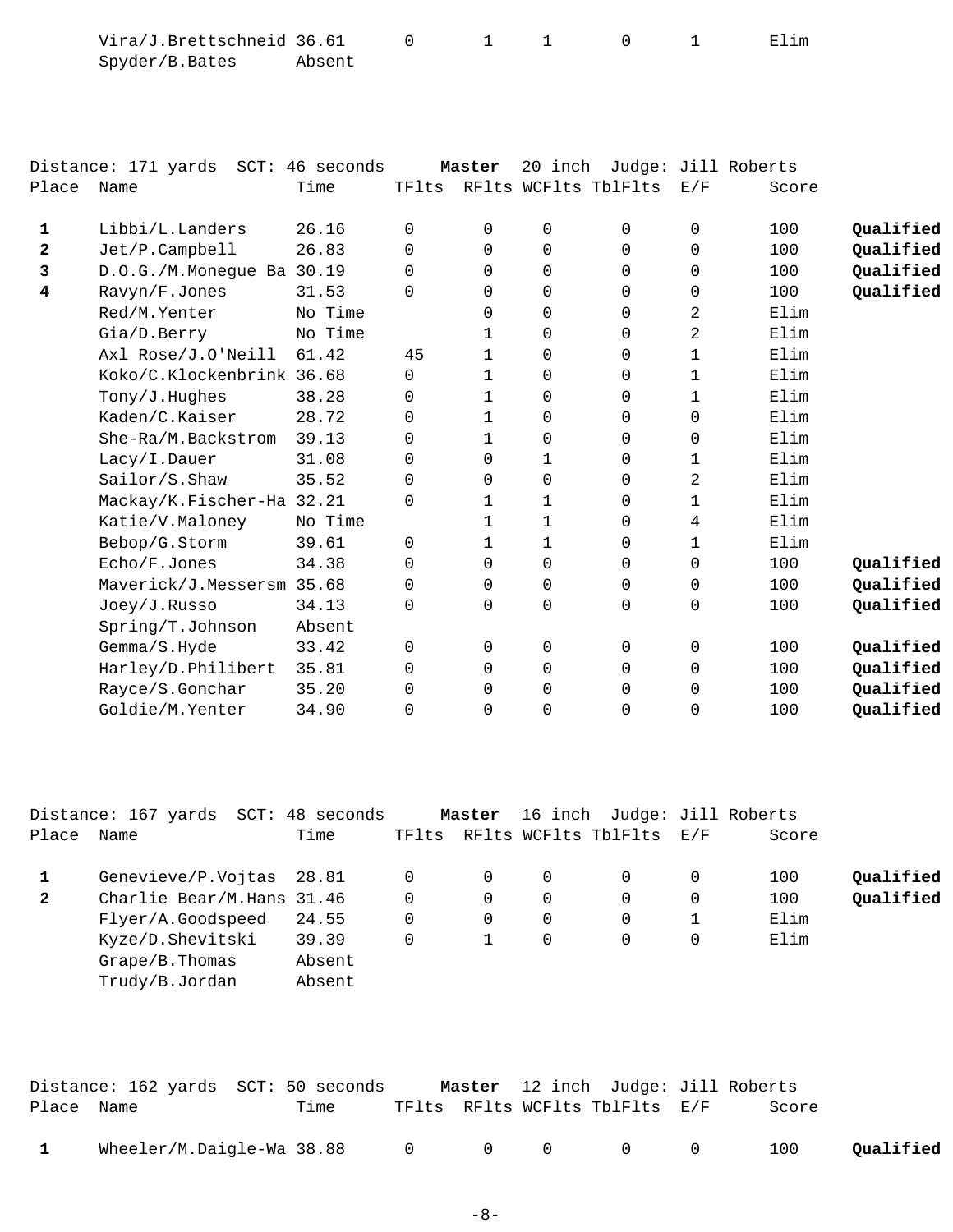| $Spurrier/J.Martin$ 48.42  |        |         |           |  | Elim |
|----------------------------|--------|---------|-----------|--|------|
| Louise/D.Hebert            | 32.26  | $\perp$ | $\bigcap$ |  | Elim |
| Madeleine/P.Vojtas No Time |        |         |           |  | Flim |
| Ernie/N.Paqan              | Absent |         |           |  |      |

|       | Distance: 162 yards SCT: 53 seconds |       |           |     | <b>Master</b> 8 inch Judge: Jill Roberts |       |
|-------|-------------------------------------|-------|-----------|-----|------------------------------------------|-------|
| Place | Name                                | Time  |           |     | TFlts RFlts WCFlts TblFlts E/F           | Score |
|       | Diva/L.Saputo                       | 40.86 | $\bigcap$ | 2 0 | $\cap$ 1                                 | Elim  |
|       | Winston/T.Crumpler 25.76            |       | $\bigcap$ | 1 1 | $\left( \right)$                         | Elim  |

 Total Number of Dogs Showing: 38 Total Number of Dogs Absent: 5 Total Number of Dogs Withdrawn: 0 Total Number of Dogs Not Scored: 0 Total Number of Qualifiers: 18 Percent Qualified: 47.4%

|              |                 | Distance: 171 yards SCT: 53 seconds |  |                                | <b>Excellent Pref</b> 20 inch Judge: Jill Roberts |           |
|--------------|-----------------|-------------------------------------|--|--------------------------------|---------------------------------------------------|-----------|
| Place Name   |                 | Time                                |  | TFlts RFlts WCFlts TblFlts E/F | Score                                             |           |
| $\mathbf{1}$ | Guinness/S.Marr | $43.64$ 0 0 0 0 0                   |  |                                | 100                                               | Oualified |

|              |              | Distance: 171 yards SCT: 51 seconds |  |                                | <b>Excellent Pref</b> 16 inch Judge: Jill Roberts |           |
|--------------|--------------|-------------------------------------|--|--------------------------------|---------------------------------------------------|-----------|
| Place Name   |              | Time                                |  | TFlts RFlts WCFlts TblFlts E/F | Score                                             |           |
| $\mathbf{1}$ | Saqe/D.Hoqan | 53.27 6 0 0 0 0 94                  |  |                                |                                                   | Qualified |

|            | Distance: 162 yards SCT: 55 seconds |      |  |                                | <b>Excellent Pref</b> 8 inch Judge: Jill Roberts |           |
|------------|-------------------------------------|------|--|--------------------------------|--------------------------------------------------|-----------|
| Place Name |                                     | Time |  | TFlts RFlts WCFlts TblFlts E/F | Score                                            |           |
|            | 1 Opie/L.Budnick 32.58 0 0 0 0 0    |      |  |                                | 100                                              | Qualified |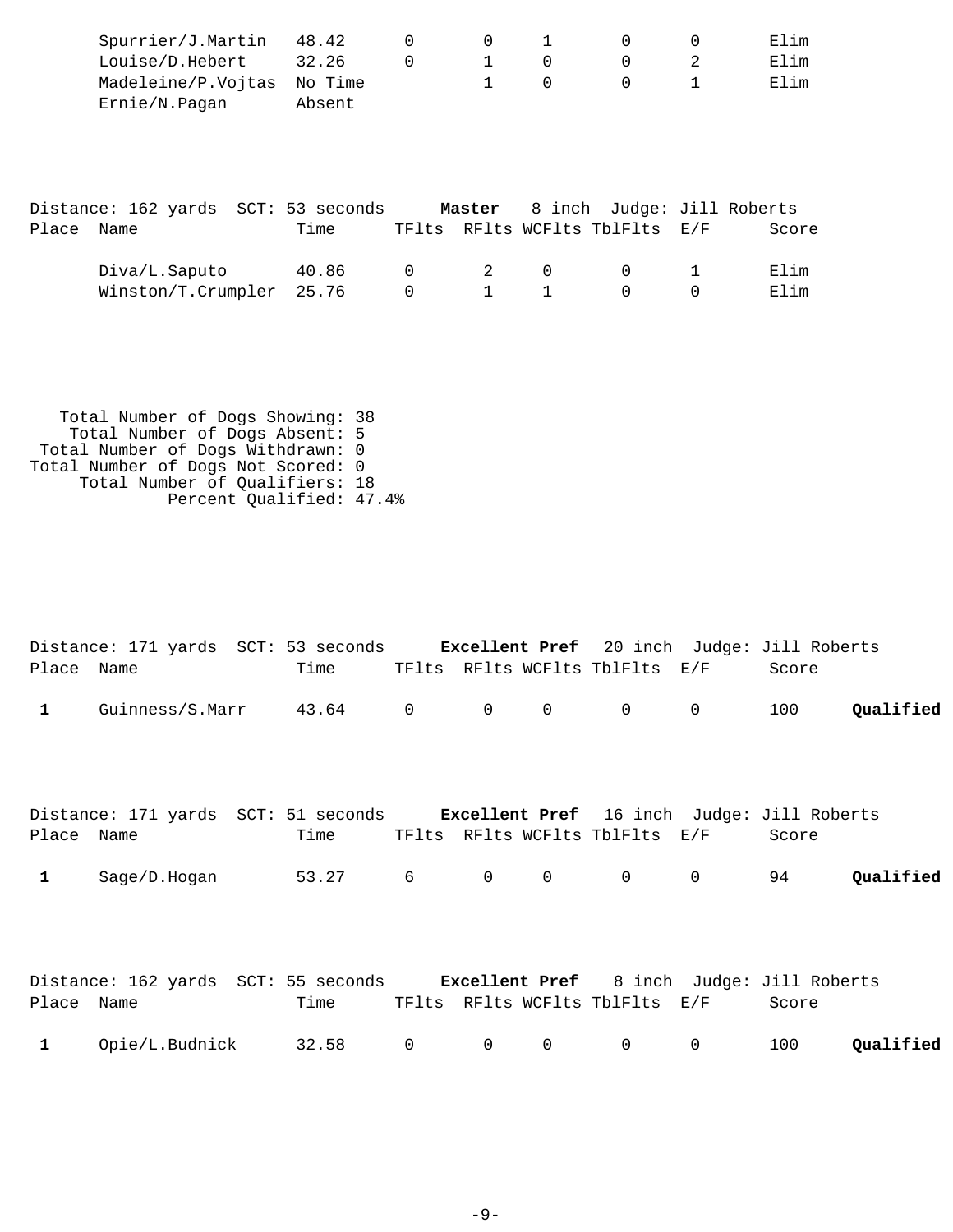Total Number of Dogs Showing: 3 Total Number of Dogs Absent: 0 Total Number of Dogs Withdrawn: 0 Total Number of Dogs Not Scored: 0 Total Number of Qualifiers: 3 Percent Qualified: 100.0%

|            | Distance: 171 yards  SCT: 53 seconds |        |    |                     |                                         | <b>Master Pref</b> 20 inch Judge: Jill Roberts |
|------------|--------------------------------------|--------|----|---------------------|-----------------------------------------|------------------------------------------------|
| Place Name |                                      | Time   |    |                     | TFlts RFlts WCFlts TblFlts E/F          | Score                                          |
|            | BOSS429/M.Timken 34.65               |        |    |                     | $0 \qquad 0 \qquad 0 \qquad 0 \qquad 1$ | Elim                                           |
|            | Bazinga/S.Kirkpatri 58.91            |        | 15 | $1 \quad 1 \quad 0$ |                                         | Elim                                           |
|            | Jolie-Ko/M.Spence                    | Absent |    |                     |                                         |                                                |
|            | Lexi/M.Timken                        | Absent |    |                     |                                         |                                                |

|              | Distance: 171 yards SCT: 51 seconds |         |          | Master Pref |   |                          |   | 16 inch Judge: Jill Roberts |           |
|--------------|-------------------------------------|---------|----------|-------------|---|--------------------------|---|-----------------------------|-----------|
| Place        | Name                                | Time    | TFlts    |             |   | RFlts WCFlts TblFlts E/F |   | Score                       |           |
|              | Greta/M.Smith                       | 41.05   | $\Omega$ | $\Omega$    | 0 | 0                        | 0 | 100                         | Qualified |
| $\mathbf{2}$ | Gypsy Rose/S.Goncha 42.45           |         | $\Omega$ | 0           | 0 | 0                        | 0 | 100                         | Qualified |
|              | Hope/S.Rosensteel                   | No Time |          | $\Omega$    | 0 | 0                        |   | Elim                        |           |
|              | Bindy/L.Grgurich No Time            |         |          |             | 0 | 0                        |   | Elim                        |           |
|              | Ember/T.Hawks                       | 39.46   | 0        | 0           | 0 | 0                        | 2 | Elim                        |           |
|              | Nemes/D.Doll-Kiefer No Time         |         |          |             | 0 | 0                        |   | Elim                        |           |

|       | Distance: 167 yards SCT: 53 seconds |       |                |                |                                                 | Master Pref 12 inch Judge: Jill Roberts |           |
|-------|-------------------------------------|-------|----------------|----------------|-------------------------------------------------|-----------------------------------------|-----------|
| Place | Name                                | Time  |                |                | TFlts RFlts WCFlts TblFlts E/F                  | Score                                   |           |
|       | Stella/J.Salemi                     | 31.59 |                |                | $\begin{matrix} 0 & 0 & 0 & 0 & 0 \end{matrix}$ | 100                                     | Oualified |
|       | Victoria/M.Hissam                   | 38.43 | $\overline{0}$ | $\overline{2}$ |                                                 | Elim                                    |           |
|       | Frankie/M.Hansen                    | 39.30 | - 0            |                |                                                 | Elim                                    |           |

| Total Number of Dogs Showing: 11   |  |
|------------------------------------|--|
| Total Number of Dogs Absent: 2     |  |
| Total Number of Dogs Withdrawn: 0  |  |
| Total Number of Dogs Not Scored: 0 |  |
| Total Number of Qualifiers: 3      |  |
| Percent Qualified: 27.3%           |  |
|                                    |  |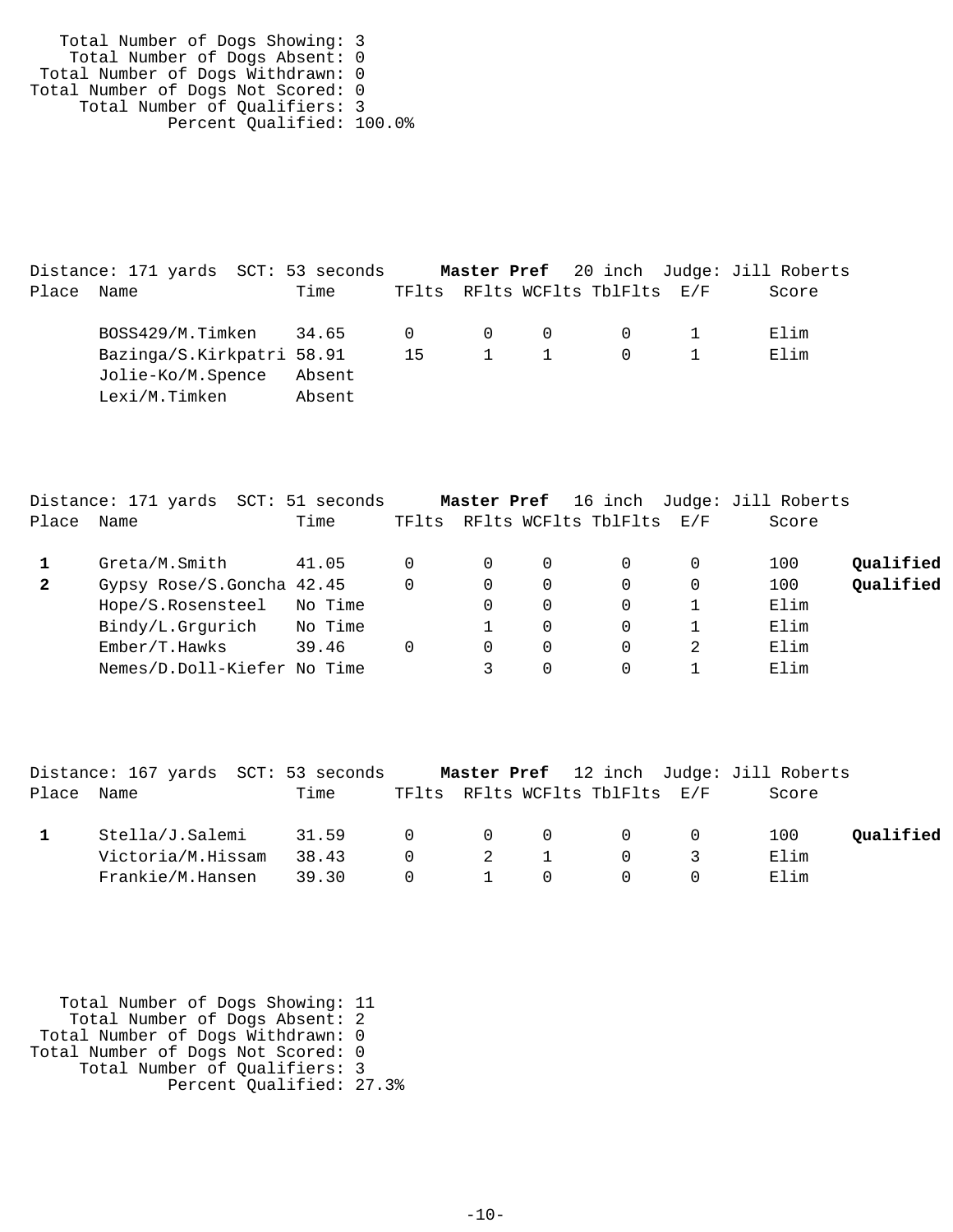#### **Friday, December 10, 2021 Marion Alachua Dog Training Association, Inc. Open JWW**

|              | Distance: 137 yards SCT: 39 seconds |         |                | Open |          |                          | 20 inch Judge: Jill Roberts |       |           |
|--------------|-------------------------------------|---------|----------------|------|----------|--------------------------|-----------------------------|-------|-----------|
| Place        | Name                                | Time    | TFlts          |      |          | RFlts WCFlts TblFlts E/F |                             | Score |           |
|              | Fionn/C.Bester                      | 35.11   |                | 0    | $\Omega$ | $\Omega$                 | 0                           | 100   | Qualified |
| $\mathbf{2}$ | Black Ice/S.Sandrey 27.42           |         | $\overline{0}$ |      | 0        | $\mathbf 0$              | 0                           | 95    | Qualified |
|              | Boom Boom/J.Hughes                  | No Time |                | 9    | 7        | 0                        | 4                           | Elim  |           |
|              | Atlas/M.Welch                       | No Time |                | 2    | $\Omega$ | 0                        | 4                           | Elim  |           |
|              | Looxx/J.Hamilton                    | 36.88   | 0              |      | 0        | 0                        |                             | Elim  |           |
|              | Tommy/E.Trueman                     | Absent  |                |      |          |                          |                             |       |           |
|              | Daisy/T.Aunapu                      | Absent  |                |      |          |                          |                             |       |           |
|              | Willow/C.Shreve                     | Absent  |                |      |          |                          |                             |       |           |

|              | Distance: 130 yards SCT: 43 seconds |        |              | Open     |          | 12 inch Judge: Jill Roberts |   |       |           |
|--------------|-------------------------------------|--------|--------------|----------|----------|-----------------------------|---|-------|-----------|
| Place        | Name                                | Time   | TFlts        |          |          | RFlts WCFlts TblFlts E/F    |   | Score |           |
|              | Blu/N.Olimpo                        | 37.04  | <sup>n</sup> | $\Omega$ | $\Omega$ |                             | 0 | 100   | Qualified |
| $\mathbf{2}$ | Ben/M.Miller                        | 47.56  | 8            | 0        | 0        | $\Omega$                    | 0 | 92    | Qualified |
|              | Lucas/P.Miller                      | 63.38  | 40           |          |          | $\Omega$                    | 0 | Elim  |           |
|              | Snap/J.Martin                       | 51.94  | 16           |          | 0        | 0                           | 0 | 79    |           |
|              | Perri/S.Madison                     | Absent |              |          |          |                             |   |       |           |

 Total Number of Dogs Showing: 9 Total Number of Dogs Absent: 4 Total Number of Dogs Withdrawn: 0 Total Number of Dogs Not Scored: 0 Total Number of Qualifiers: 4 Percent Qualified: 44.4%

|            | Distance: 137 yards SCT: 47 seconds |       |                                |  |           | <b>Open Pref</b> 20 inch Judge: Jill Roberts |
|------------|-------------------------------------|-------|--------------------------------|--|-----------|----------------------------------------------|
| Place Name |                                     | Time  | TFlts RFlts WCFlts TblFlts E/F |  |           | Score                                        |
|            | Livvie/A.Viner                      | 49.37 |                                |  | 4 3 2 0 3 | Elim                                         |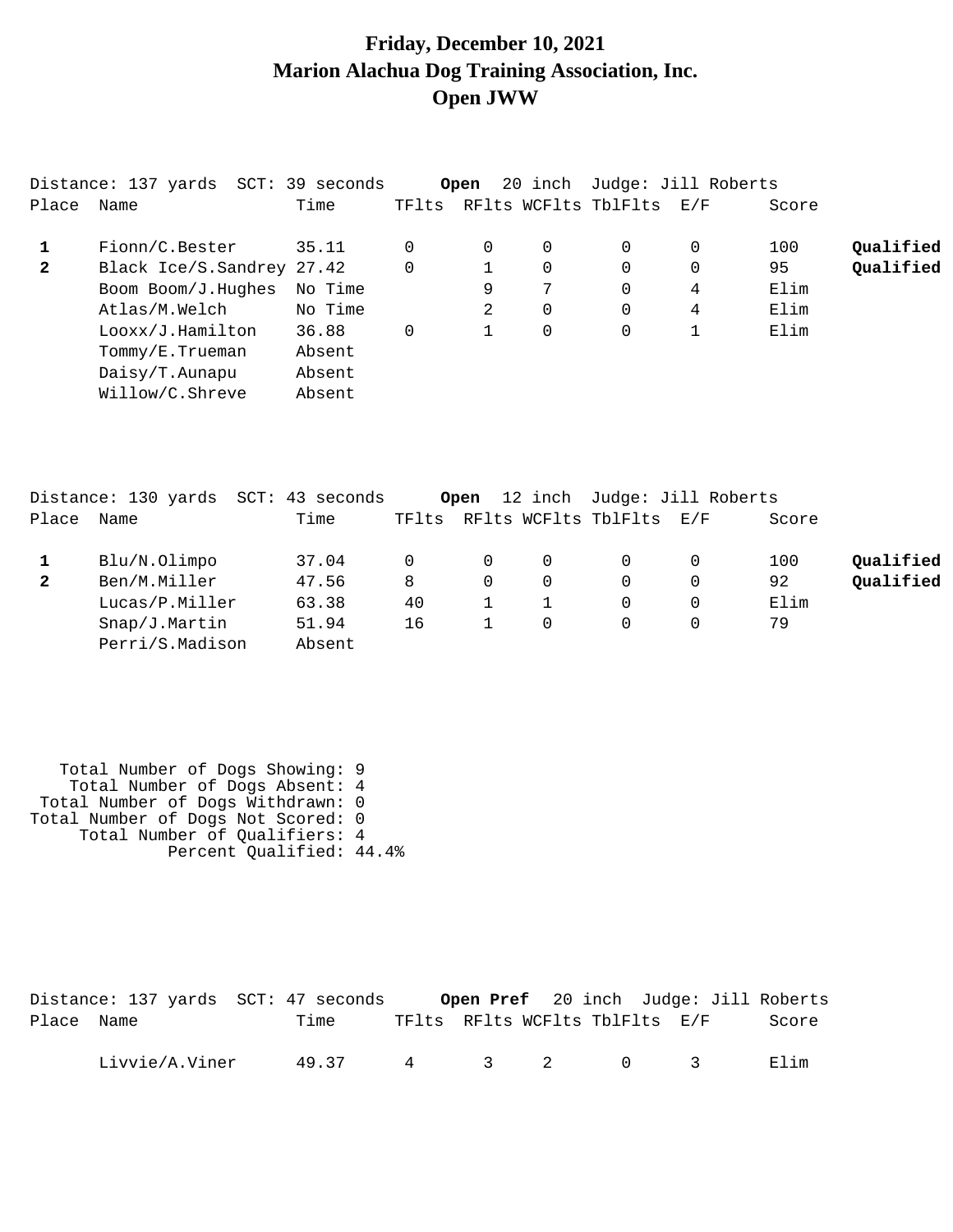|            | Distance: 137 yards SCT: 44 seconds | Open Pref 16 inch Judge: Jill Roberts |  |  |       |
|------------|-------------------------------------|---------------------------------------|--|--|-------|
| Place Name | Time                                | TFlts RFlts WCFlts TblFlts E/F        |  |  | Score |

 Libby/T.Hawks 67.85 46 3 0 0 2 Elim Journey/S.Simon Absent

 Total Number of Dogs Showing: 2 Total Number of Dogs Absent: 1 Total Number of Dogs Withdrawn: 0 Total Number of Dogs Not Scored: 0 Total Number of Qualifiers: 0 Percent Qualified: 0.0%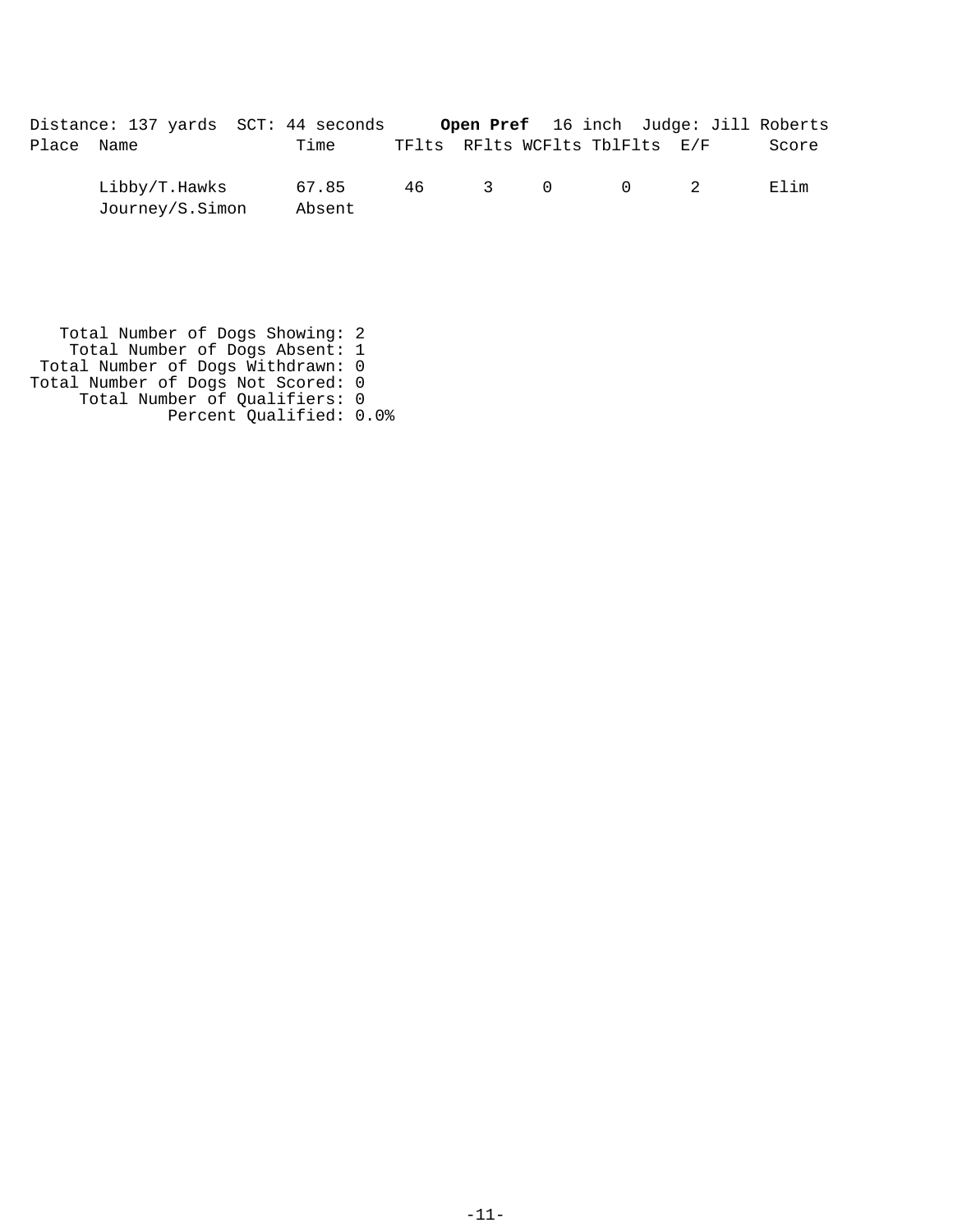#### **Friday, December 10, 2021 Marion Alachua Dog Training Association, Inc. Novice JWW**

Distance: 107 yards SCT: 36 seconds **Novice A** 24 inch Choice Judge: Jill Roberts Place Name Time TFlts RFlts WCFlts TblFlts E/F Score Oscar/M.Cranford 31.62 0 1 0 0 1 Elim Total Number of Dogs Showing: 1 Total Number of Dogs Absent: 0 Total Number of Dogs Withdrawn: 0 Total Number of Dogs Not Scored: 0 Total Number of Qualifiers: 0 Percent Qualified: 0.0% Distance: 107 yards SCT: 36 seconds **Novice B** 24 inch Choice Judge: Jill Roberts Place Name Time TFlts RFlts WCFlts TblFlts E/F Score Kepler 79/B.Thomas Absent Distance: 107 yards SCT: 38 seconds **Novice B** 24 inch Judge: Jill Roberts Place Name Time TFlts RFlts WCFlts TblFlts E/F Score Emmitt/J.Poulton Absent Elle/A.Viner Absent Distance: 107 yards SCT: 36 seconds **Novice B** 20 inch Judge: Jill Roberts Place Name Time TFlts RFlts WCFlts TblFlts E/F Score NV/J.Hughes 26.62 0 0 0 0 2 Elim Kiwi/B.Green 29.92 0 0 0 0 2 Elim Della/C.Pelz Absent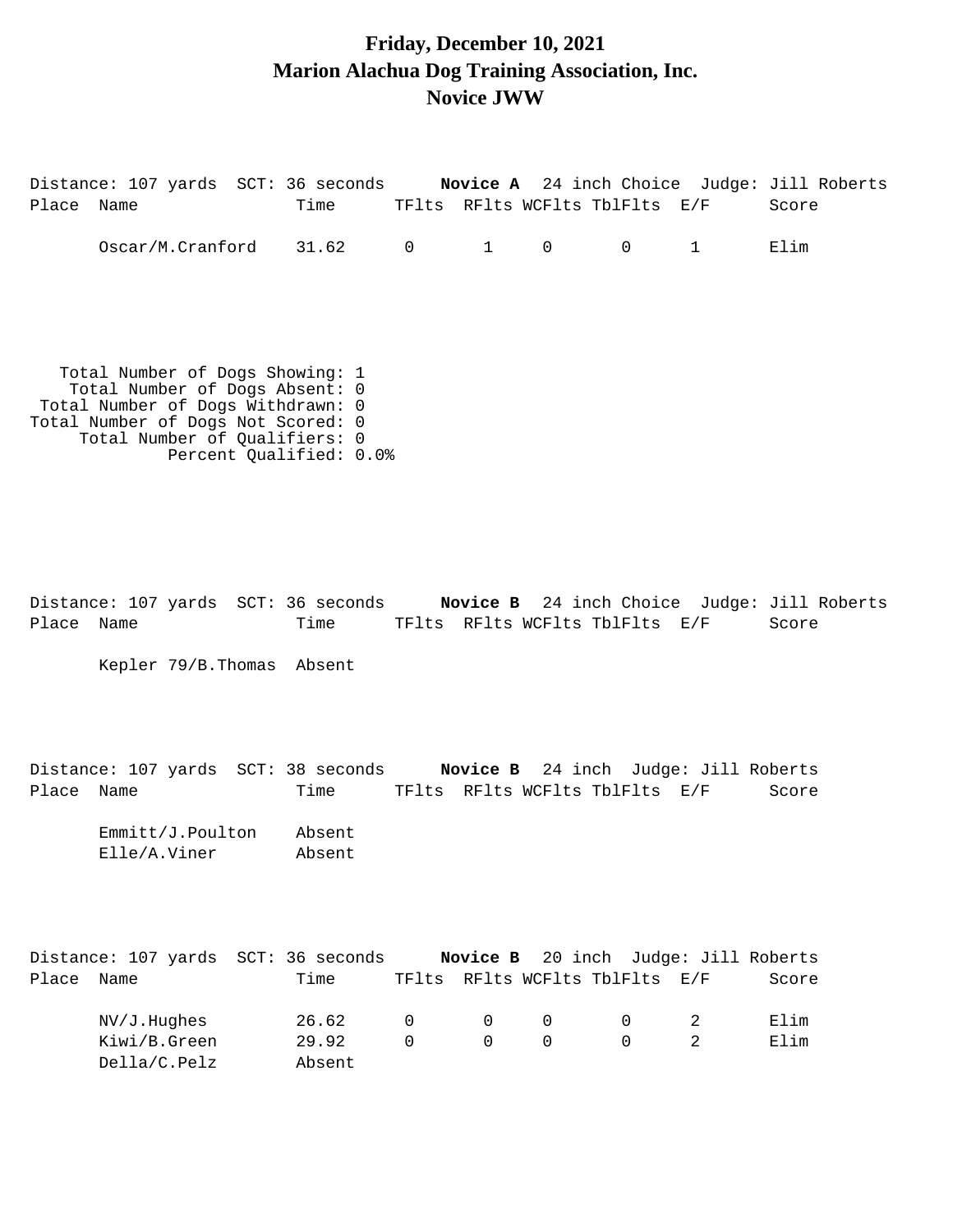|       | Distance: 106 yards SCT: 39 seconds |       |   | Novice B       |          | 16 inch Judge: Jill Roberts    |       |           |
|-------|-------------------------------------|-------|---|----------------|----------|--------------------------------|-------|-----------|
| Place | Name                                | Time  |   |                |          | TFlts RFlts WCFlts TblFlts E/F | Score |           |
|       | Abby/B.Bates                        | 29.36 |   | $\overline{0}$ | $\Omega$ |                                | 100   | Qualified |
|       | Ghost/S.Madison                     | 39.32 |   |                | $\Omega$ |                                | 95    | Oualified |
|       | Pete/C.Dostal                       | 41.51 | 2 | 2              |          |                                | Elim  |           |
|       | Maverick/M.Daigle-W 33.97           |       |   |                |          |                                | Elim  |           |

|            | Distance: 104 yards SCT: 42 seconds |       |     |  | <b>Novice B</b> 12 inch Judge: Jill Roberts |       |
|------------|-------------------------------------|-------|-----|--|---------------------------------------------|-------|
| Place Name |                                     | Time  |     |  | TFlts RFlts WCFlts TblFlts E/F              | Score |
|            | Frosty/R.Saputo                     | 63.13 | 2.1 |  | 1 0 0                                       | 74    |

|            | Distance: 104 yards SCT: 45 seconds |      |  |                                         | <b>Novice B</b> 8 inch Judge: Jill Roberts |       |
|------------|-------------------------------------|------|--|-----------------------------------------|--------------------------------------------|-------|
| Place Name |                                     | Time |  | TFlts RFlts WCFlts TblFlts E/F          |                                            | Score |
|            | Piper/L.Budnick 26.61               |      |  | $0 \qquad 1 \qquad 0 \qquad 0 \qquad 1$ |                                            | Elim  |

 Total Number of Dogs Showing: 8 Total Number of Dogs Absent: 4 Total Number of Dogs Withdrawn: 0 Total Number of Dogs Not Scored: 0 Total Number of Qualifiers: 2 Percent Qualified: 25.0%

|              | Distance: 107 yards  SCT: 43 seconds |                 |  |              |                                                    | <b>Novice Pref</b> 20 inch Judge: Jill Roberts |           |
|--------------|--------------------------------------|-----------------|--|--------------|----------------------------------------------------|------------------------------------------------|-----------|
| Place Name   |                                      | Time            |  |              | TFlts RFlts WCFlts TblFlts E/F                     | Score                                          |           |
| $\mathbf{1}$ | Bjorn/K.Jones                        | 33.43 0 2 0 0 0 |  |              |                                                    | 90.                                            | Oualified |
|              | JR/C.Klockenbrink No Time            |                 |  | $0 \qquad 1$ | $\begin{array}{ccc} & & 0 & \quad & 2 \end{array}$ | Elim                                           |           |

| Distance: 104 yards SCT: 50 seconds |      | <b>Novice Pref</b> 4 inch Judge: Jill Roberts |  |       |  |
|-------------------------------------|------|-----------------------------------------------|--|-------|--|
| Place Name                          | Time | TFlts RFlts WCFlts TblFlts E/F                |  | Score |  |

| 1 Vada/B.Stewart 29.49 0 1 0 0 0 95 Qualified |  |  |  |  |
|-----------------------------------------------|--|--|--|--|
|                                               |  |  |  |  |